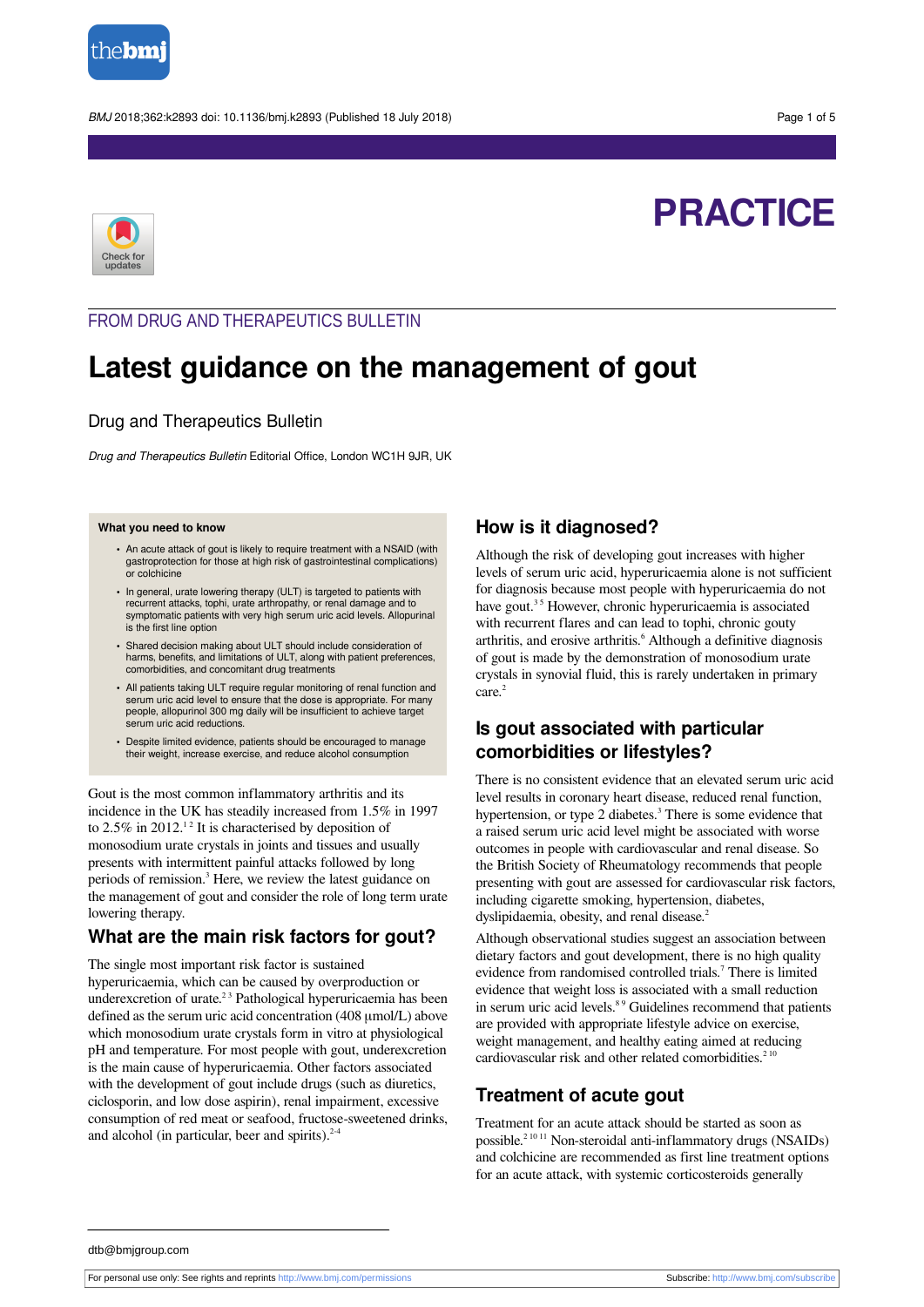restricted to those people who don't respond to, or cannot tolerate, NSAIDs or colchicine.<sup>2 10 12</sup>

#### **NSAIDs**

Although guidelines recommend using an NSAID for acute gout flares, the authors of a Cochrane review (23 trials, 2200 participants) found limited evidence supporting the use of NSAIDs in the treatment of acute gout.<sup>210111314</sup> However, they noted that the data did not conflict with clinical guideline recommendations that were largely based on observational data, expert opinion, and use in other inflammatory conditions. In terms of pain relief, there was some evidence that systemic glucocorticoids and NSAIDs were equally beneficial.

There are no clinically important differences between NSAIDs in patients with gout.<sup>12</sup> NSAIDs may not be suitable for patients with comorbidities (such as reduced renal function, heart failure, cardiovascular disease, and current or previous gastrointestinal perforation, ulcer, or bleeding). A proton pump inhibitor should be offered to people at high risk of NSAID-related gastrointestinal complications.<sup>210</sup>

#### **Colchicine**

In a Cochrane review (2 trials,  $124$  participants)<sup>15</sup> high and low dose colchicine reduced the pain of acute gout, but higher doses were associated with more gastrointestinal adverse effects (diarrhoea 23% *v* 77%; severe diarrhoea 0 *v* 19% in one trial <sup>16</sup>). Several guidelines recommend using a low dose regimen of colchicine. 10-12 The British Society of Rheumatology (BSR) guideline suggests a dose of colchicine 0.5 mg two to four times daily but recognises that higher doses are often associated with gastrointestinal adverse effects. 2 In the UK, the licensed dose of colchicine is 1 mg followed by 0.5 mg after 1 hour; after 12 hours, treatment can resume with a maximum dose of 0.5 mg every 8 hours until symptoms are relieved with no more than 6 mg per course and at least three days between courses.<sup>17</sup>

In people with moderate renal impairment, a lower starting dose or longer duration between doses is recommended. In patients with normal renal or liver function who are taking cytochrome P450 3A4 inhibitors (such as ritonavir, clarithromycin, itraconazole, ketaconazole, and diltiazem) or p-glycoprotein inhibitors (such as ciclosporin), the dose of colchicine should be reduced by 50% or 75% depending on the interacting drug.<sup>1718</sup> There have been case reports of myopathy and rhabdomyolysis associated with the use of colchicine in people with renal impairment who were also taking simvastatin or atorvastatin.<sup>217</sup>

#### **Corticosteroids**

European League Against Rheumatism (EULAR) and BSR guidelines recommend a short course (3–5 days) of an oral corticosteroid (30–35 mg/day prednisolone) in patients unable to tolerate NSAIDs or colchicine.<sup>210</sup> Although there is no evidence from randomised trials to support the use of intra-articular corticosteroid injections in acute gout, clinical experience and expert opinion suggests that such injections can be helpful, particularly in for gout affecting a single joint or where comorbidity precludes other treatments.<sup>2 14 19</sup>

In patients where monotherapy is insufficient for treating acute flares, a combination of NSAIDs with either intra-articular corticosteroid, oral steroid, or colchicine may be used.<sup>2</sup>

#### **Interleukin-1 inhibitors**

Canakinumab is expensive (£9 928/dose), and effectiveness is marginal according to a Cochrane review.<sup>2021</sup> The National

Institute for Health and Care Excellence (NICE) has not published guidance on canakinumab's use. It is not recommended for use in NHS Scotland or NHS Wales.<sup>22 23</sup>

# **Reducing the risk of recurrence**

#### **When should urate lowering therapy (ULT) be used?**

The effectiveness of ULT in preventing gout flares and long term complications is much debated. The updated EULAR and BSR guidelines advise that ULT should be considered and discussed with every patient from the first presentation.<sup>210</sup> ULT is recommended for patients with recurrent attacks (two or more a year), tophi, urate arthropathy, or renal impairment. The guidelines also suggest that ULT should be initiated close to the time of first diagnosis in patients who are young (<40 years old), have a high serum uric acid level (≥480 μmol/L), are using diuretics, or have comorbidities (such as renal impairment, hypertension, ischaemic heart disease, or heart failure). $2^{10}$  The recommendation to initiate ULT earlier was based on expert opinion and influenced by epidemiological data that gout was associated with increased mortality from coronary heart disease and renal disease. However, randomised evidence of benefit is lacking.

In contrast, the American College of Physicians guideline advises against initiating long term ULT in most patients after a first gout attack or in patients with infrequent attacks.<sup>12</sup> Only moderate quality observational evidence has shown that patients with lower serum uric acid levels had fewer flares than those with higher levels.

The target level for serum uric acid differs between guidelines. The BSR recommends an initial target of  $300 \mu$ mol/L.<sup>2</sup> A higher target of 360 μmol/L is advocated when tophi have resolved and the patient remains free of symptoms. EULAR suggests an initial target of 360 μmol/L.<sup>10</sup> Many treated patients do not achieve target serum uric acid reductions. 1

There is currently insufficient evidence to recommend ULT for asymptomatic people with raised serum uric acid levels.<sup>14</sup>

#### **Which drugs are recommmended?**

The main classes of urate lowering drugs are the xanthine oxidase inhibitors, which decrease production of uric acid (such as allopurinol and febuxostat), and uricosuric agents, which increase renal excretion of uric acid (such as sulfinpyrazone and benzbromarone, which is not licensed in the UK).<sup>18</sup> In the UK, uricosuric drugs have a limited role and are usually initiated only by a rheumatologist.<sup>2</sup>

#### Allopurinol

Allopurinol is recommended as first line therapy when renal function allows.<sup>2 10 14</sup> A Cochrane review (11 studies, 4531) participants) $^{24}$  found moderate quality evidence that, compared with placebo, allopurinol (100–300 mg daily) probably does not reduce the number of acute gout attacks but does increase the proportion of people achieving target serum uric acid levels without increasing withdrawals due to adverse effects or serious adverse event rates.

Serum uric acid should be measured before starting allopurinol therapy, and can be measured as frequently as every month to titrate dosage.<sup>23</sup> The BSR guideline suggests starting allopurinol 50–100 mg daily, increased in 100 mg increments every four weeks (maximum 900 mg/day) until target serum uric acid level has been achieved.<sup>2</sup> In practice, doses of up to 300 mg of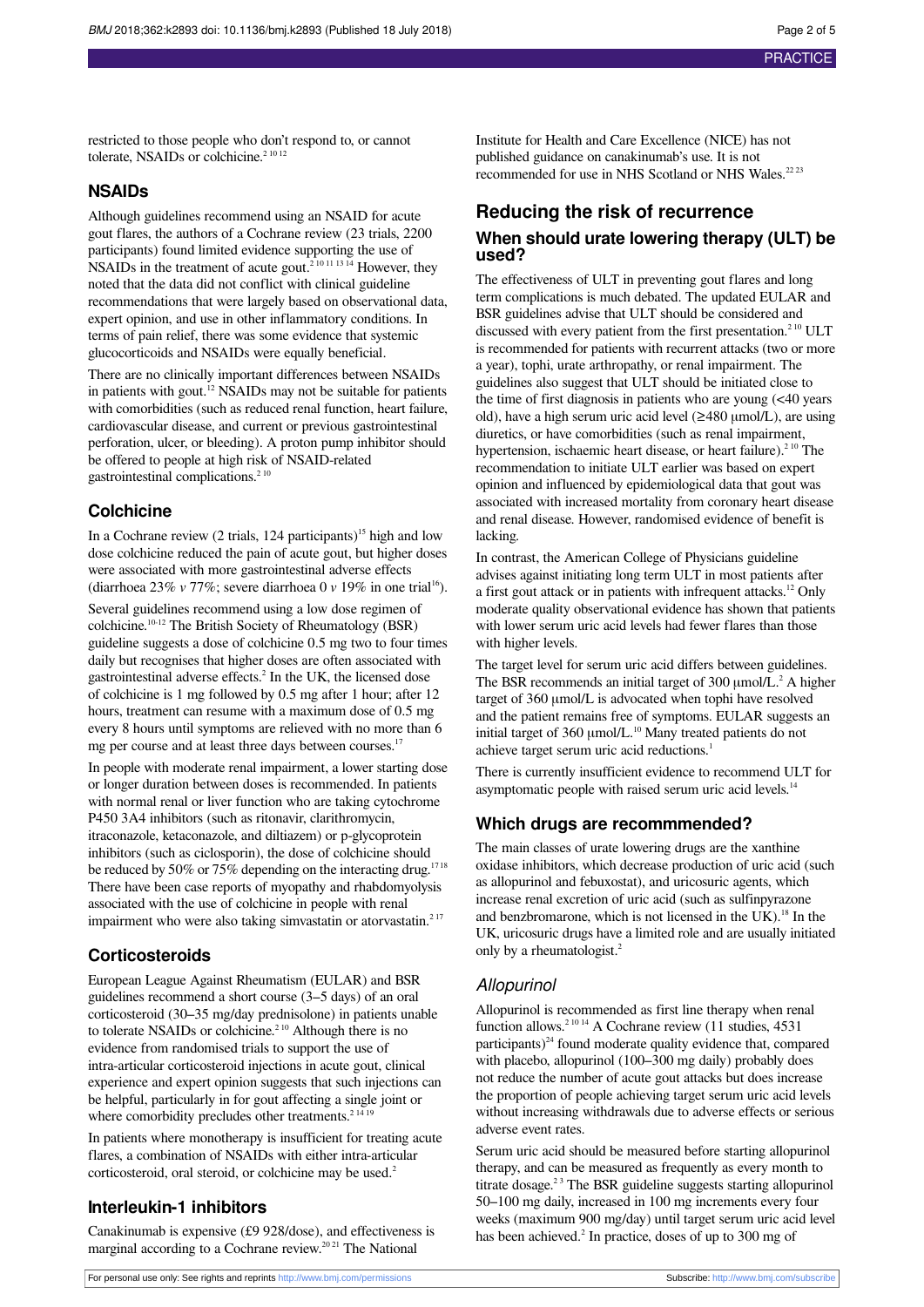allopurinol are most commonly prescribed, but they may be inadequate to achieve serum uric acid  $\langle 300 \text{ \mu mol/L.}^{25} \rangle$ 

A lower dose is recommended for people with renal impairment (see [table 1](#page-4-0)), and it is suggested that serum uric acid and renal function should be monitored every three months in the first year and then annually.<sup>26,27</sup> One recent study suggests that gradual titration of the dose upwards from an appropriate starting dose can help achieve the target serum uric acid, without increasing adverse effects. 28

Although well tolerated by most patients, allopurinol is rarely (0.1–0.4%) associated with severe adverse effects, including severe cutaneous adverse reaction (SCAR), drug reaction with eosinophilia and systemic symptoms (DRESS), and Stevens-Johnson syndrome. 2 People taking allopurinol should be warned to stop the drug immediately if such a rash occurs and to seek medical advice. BSR recommends that patients of Han Chinese, Korean, or Thai descent should be genetically screened for the HLA-B5801 allele because of an increased risk of severe hypersensitivity reactions to allopurinol.

#### Febuxostat

Febuxostat is recommended as a second-line agent when allopurinol is contraindicated or not tolerated, or where target serum uric acid cannot be reached.<sup>210</sup> Similar hypersensitivity reactions to those seen with allopurinol have been reported for febuxostat and the US Food and Drug Administration is currently investigating preliminary reports of an increased risk of heart related death with febuxostat compared with allopurinol.<sup>29 30</sup>

#### **When to start ULT?**

ULT is conventionally started after the initial flare has subsided, but a systematic review of three trials showed that initiation of ULT during an acute flare did not prolong the length or severity of the flare. <sup>31</sup> ULT should not be stopped during gout flares, and American College of Rheumatology guidance supports starting ULT during a flare.<sup>1425</sup> However, EULAR and BSR guidelines still recommend that ULT is best delayed until inflammation has settled as ULT is better discussed when the patient is not in pain.<sup>2 10</sup>

Prophylaxis should be considered when starting ULT, and, based on the evidence from two recent systematic reviews, BSR recommends colchicine 0.5 mg once or twice daily for up to six months. 2 In patients who cannot tolerate colchicine, a low dose NSAID with gastroprotection may be needed for several months.

#### **Education into practice**

- **•** What lifestyle advice do you offer to patients newly diagnosed with gout?
- **•** How comfortable do you feel starting urate lowering therapy after a first attack, considering the conflicting guidance? What could you share with patients?
- **•** To what extent do you discuss the risk of diarrhoea and other gastrointestinal side effects with patients before prescribing colchicine?

#### **How patients were involved in the creation of this article**

A longer version of this article was originally published in Drug and Therapeutics Bulletin, and patients were not involved in the creation of the original article

- **•** This article was originally published in Drug and Therapeutics Bulletin (DTB 2016;54:93-96; doi:10.1136/dtb.2016.8.0420)
- **•** DTB is a highly regarded source of unbiased, evidence based information and practical advice for healthcare professionals. It is independent of the pharmaceutical industry, government, and regulatory authorities, and is free of advertising
- **•** DTB is available online at <http://dtb.bmj.com>

Competing interests: Competing interests are in line with DTB's policy on conflicts of interests.

- 1 Kuo CF, Grainge MJ, Mallen C, Zhang W, Doherty M. Rising burden of gout in the UK but continuing suboptimal management: a nationwide population study. Ann Rheum Dis 2015;74:661-7. 10.1136/annrheumdis-2013-204463 24431399
- 2 Hui M, Carr A, Cameron S, etal. British Society for Rheumatology Standards, Audit and Guidelines Working Group. The British Society for Rheumatology guideline for the management of gout. Rheumatology (Oxford) 2017;56:e1-20. 10.1093/rheumatology/kex156 28549177
- 3 Dalbeth N, Merriman TR, Stamp LK. Gout. Lancet 2016;388:2039-52. 10.1016/S0140-6736(16)00346-9 27112094
- Beyl RNJr, Hughes L, Morgan S. Update on importance of diet in gout. Am J Med 2016;129:1153-8. 10.1016/j.amjmed.2016.06.040 27452679
- 5 Campion EW, Glynn RJ, DeLabry LO. Asymptomatic hyperuricemia. Risks and consequences in the Normative Aging Study. Am J Med 1987;82:421-6. 10.1016/0002-9343(87)90441-4 3826098
- 6 Dalbeth N, Stamp L. Hyperuricaemia and gout: time for a new staging system?Ann Rheum Dis 2014;73:1598-600. 10.1136/annrheumdis-2014-205304 24718961
- 7 Moi JHY, Sriranganathan MK, Edwards CJ, Buchbinder R. Lifestyle interventions for chronic gout. Cochrane Database Syst Rev 2013;5:CD010039.23728699
- 8 Dessein PH, Shipton EA, Stanwix AE, Joffe BI, Ramokgadi J. Beneficial effects of weight loss associated with moderate calorie/carbohydrate restriction, and increased proportional intake of protein and unsaturated fat on serum urate and lipoprotein levels in gout: a pilot study. Ann Rheum Dis 2000;59:539-43. 10.1136/ard.59.7.539 10873964
- 9 Zhu Y, Zhang Y, Choi HK. The serum urate-lowering impact of weight loss among men with a high cardiovascular risk profile: the Multiple Risk Factor Intervention Trial. Rheumatology (Oxford) 2010;49:2391-9. 10.1093/rheumatology/keq256 20805117
- 10 Richette P, Doherty M, Pascual E, etal . 2016 updated EULAR evidence-based recommendations for the management of gout. Ann Rheum Dis 2017;76:29-42. 10.1136/annrheumdis-2016-209707 27457514
- 11 Khanna D, Khanna PP, Fitzgerald JD, etal. American College of Rheumatology. 2012 American College of Rheumatology guidelines for management of gout. Part 2: therapy and antiinflammatory prophylaxis of acute gouty arthritis. Arthritis Care Res (Hoboken) 2012;64:1447-61. 10.1002/acr.21773 23024029
- 12 Qaseem A, Harris RP, Forciea MAClinical Guidelines Committee of the American College of Physicians. Management of acute and recurrent gout: a clinical practice guideline from the American College of Physicians. Ann Intern Med 2017;166:58-68. 10.7326/M16-0570 27802508
- 13 van Durme CMPG, Wechalekar MD, Buchbinder R, Schlesinger N, van der Heijde D, Landewé RB. Non-steroidal anti-inflammatory drugs for acute gout. Cochrane Database Syst Rev 2014;9:CD010120.25225849
- Graf SW, Whittle SL, Wechalekar MD, etal . Australian and New Zealand recommendations for the diagnosis and management of gout: integrating systematic literature review and expert opinion in the 3e Initiative. Int J Rheum Dis 2015;18:341-51. 10.1111/1756-185X.12557 25884565
- 15 van Echteld I, Wechalekar MD, Schlesinger N, Buchbinder R, Aletaha D. Colchicine for acute gout. Cochrane Database Syst Rev 2014;8:CD006190.25123076
- 16 Terkeltaub RA, Furst DE, Bennett K, Kook KA, Crockett RS, Davis MW. High versus low dosing of oral colchicine for early acute gout flare: Twenty-four-hour outcome of the first multicenter, randomized, double-blind, placebo-controlled, parallel-group, dose-comparison colchicine study. Arthritis Rheum 2010;62:1060-8. 10.1002/art.27327 20131255
- 17 Colchicine 500 micrograms tablets. Summary of Product Characteristics. Wockhardt 2017. [www.medicines.org.uk/emc/product/6415/smpc.](http://www.medicines.org.uk/emc/product/6415/smpc)
- 18 British National Formulary. 74th ed. BMJ Publishing, 2017.
- 19 Wechalekar MD, Vinik O, Schlesinger N, Buchbinder R. Intra-articular glucocorticoids for acute gout. Cochrane Database Syst Rev 2013;4:CD009920.23633379
- 20 Sivera F, Wechalekar MD, Andrés M, Buchbinder R, Carmona L. Interleukin-1 inhibitors for acute gout. Cochrane Database Syst Rev 2014;9:CD009993.25177840 21 National Institute for Health and Care Excellence. Gouty arthritis: canakinumab (evidence
- summary ESNM23). 2014. [www.nice.org.uk/advice/esnm23](http://www.nice.org.uk/advice/esnm23). 22 All Wales Medicines Strategy Group. Canakinumab (Ilaris). 2013. [www.awmsg.org/](http://www.awmsg.org/awmsgonline/app/appraisalinfo/1210)
- [awmsgonline/app/appraisalinfo/1210](http://www.awmsg.org/awmsgonline/app/appraisalinfo/1210).
- 23 Scottish Medicines Consortium. Canakinumab (Ilaris) arthritis. 2013. [www.](http://www.scottishmedicines.org.uk/SMC_Advice/Advice/883_13_canakinumab_Ilaris_Arthritis) [scottishmedicines.org.uk/SMC\\_Advice/Advice/883\\_13\\_canakinumab\\_Ilaris\\_Arthritis](http://www.scottishmedicines.org.uk/SMC_Advice/Advice/883_13_canakinumab_Ilaris_Arthritis).
- 24 Rees F, Jenkins W, Doherty M. Patients with gout adhere to curative treatment if informed appropriately: proof-of-concept observational study. Ann Rheum Dis 2013;72:826-30. 10.1136/annrheumdis-2012-201676 22679303
- 25 Khanna D, Fitzgerald JD, Khanna PP, etal. American College of Rheumatology. 2012 American College of Rheumatology guidelines for management of gout. Part 1: systematic<br>nonpharmacologic and pharmacologic therapeutic approaches to hyperuricemia. Arthritis Care Res (Hoboken) 2012;64:1431-46. 10.1002/acr.21772 23024028
- 26 Seth R, Kydd AS, Buchbinder R, Bombardier C, Edwards CJ. Allopurinol for chronic gout. Cochrane Database Syst Rev 2014;(10):CD006077.25314636
- 27 National Institute for Health and Care Excellence. Clinical Knowledge Summary: Gout. 2015. https://cks.nice.org.uk/gout.
- 28 Stamp LK, Chapman PT, Barclay ML, etal . A randomised controlled trial of the efficacy and safety of allopurinol dose escalation to achieve target serum urate in people with gout. Ann Rheum Dis 2017;76:1522-8. 10.1136/annrheumdis-2016-210872 28314755
- 29 Medicines and Healthcare products Regulatory Agency. Drug Safety Update. Febuxostat (Adenuric): stop treatment if signs or symptoms of serious hypersensitivity, 2012. [www.](http://www.gov.uk/drug-safety-update/febuxostat-adenuric-stop-treatment-if-signs-or-symptoms-of-serious-hypersensitivity)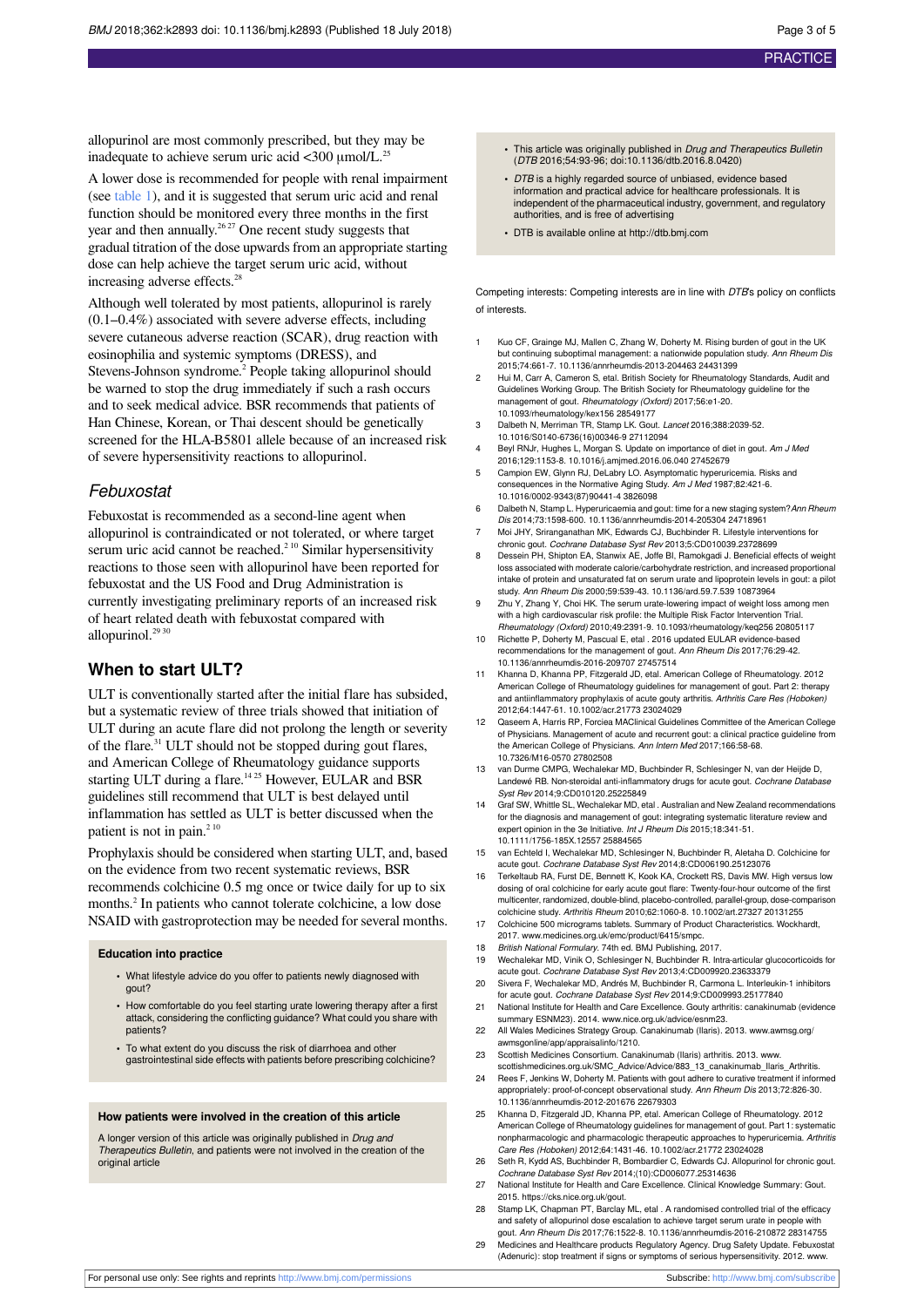[gov.uk/drug-safety-update/febuxostat-adenuric-stop-treatment-if-signs-or-symptoms-of-](http://www.gov.uk/drug-safety-update/febuxostat-adenuric-stop-treatment-if-signs-or-symptoms-of-serious-hypersensitivity)[serious-hypersensitivity](http://www.gov.uk/drug-safety-update/febuxostat-adenuric-stop-treatment-if-signs-or-symptoms-of-serious-hypersensitivity).

- 30 Food and Drug Administration. FDA Drug Safety Communication: FDA to evaluate increased risk of heart-related death and death from all causes with the gout medicine febuxostat (Uloric). 2017. [www.fda.gov/Drugs/DrugSafety/ucm584702.htm](http://www.fda.gov/Drugs/DrugSafety/ucm584702.htm). 31 Eminaga F, La-Crette J, Jones A, Abhishek A. Does the initiation of urate-lowering
- treatment during an acute gout attack prolong the current episode and precipitate recurrent

attacks: a systematic literature review. Rheumatol Int 2016;36:1747-52. 10.1007/s00296-016-3579-z 27761603

Published by the BMJ Publishing Group Limited. For permission to use (where not already granted under a licence) please go to [http://group.bmj.com/group/rights-licensing/](http://group.bmj.com/group/rights-licensing/permissions) [permissions](http://group.bmj.com/group/rights-licensing/permissions)